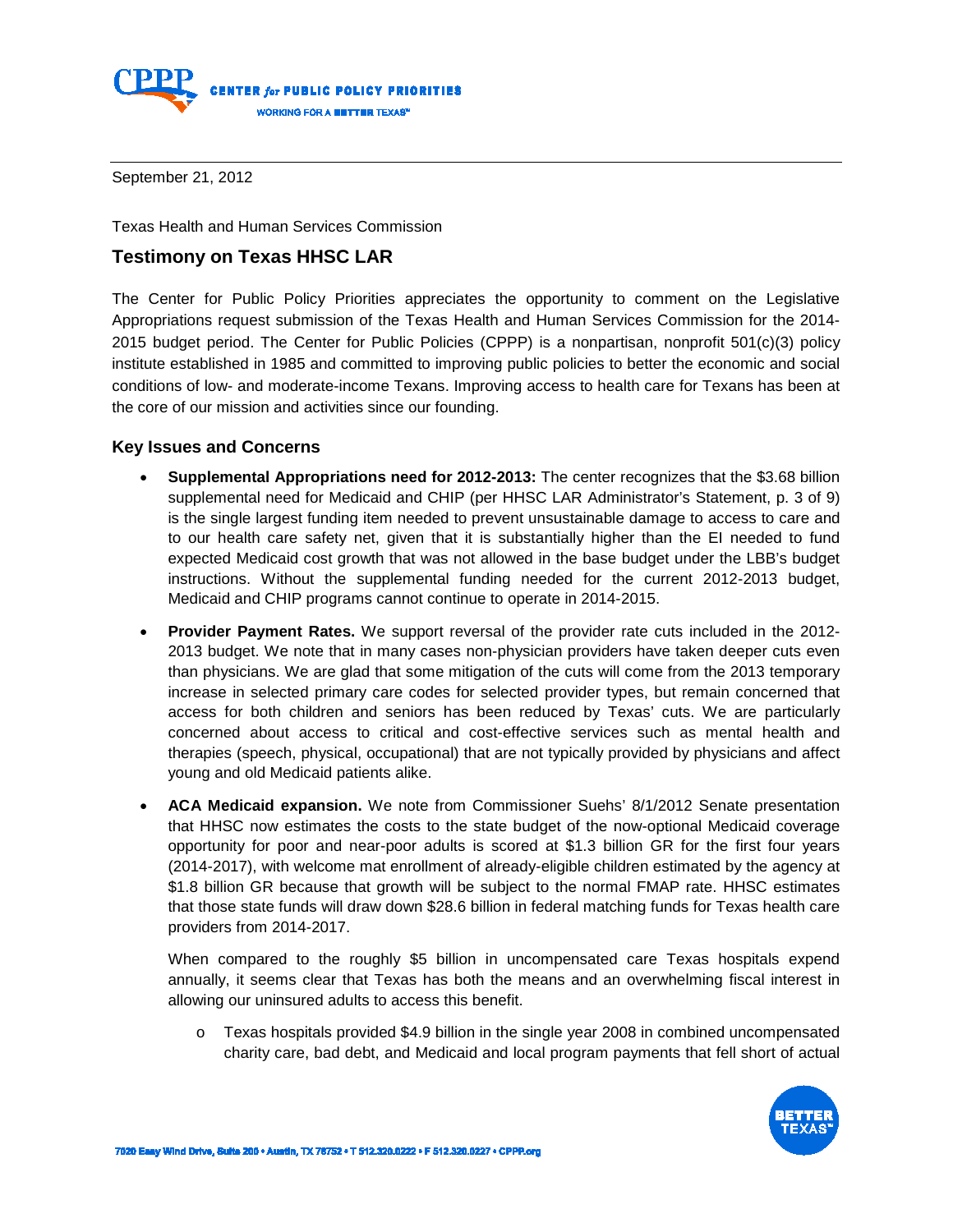costs. (Local and federal tax dollars were the biggest sources of offsets to reduce these losses.) Source: HHSC report, [http://www.hhsc.state.tx.us/reports/2011/Rider-40-](http://www.hhsc.state.tx.us/reports/2011/Rider-40-0111.pdf) [0111.pdf](http://www.hhsc.state.tx.us/reports/2011/Rider-40-0111.pdf)

- **Eligibility Systems and ACA systems preparation:** CPPP strongly supports E.I. #3 to allow funding to support the HHS benefits eligibility systems in keeping up with population growth and supporting the ongoing modernization of the system. This will not only save Texas staffing costs in the long term, but also provide Texans in need with efficient and dignified customer service. We hope you will carefully monitor this process and ensure that HHSC has the resources needed to convert Texas Medicaid eligibility business rules to the new national standards under ACA, which are based largely on IRS income rules. The HHSC system must also prepare to interface with the Federally-Facilitated Exchange which Texas will have at least in our early years of ACA implementation, and until the state makes a decision to create our own, homegrown health insurance exchange.
- **Medicaid Managed Care Access Issues:** While the center does not oppose Medicaid Managed Care expansion, we are concerned about unresolved problems with network adequacy, agency oversight, and eligibility policy glitches that are causing gaps in coverage both in STAR and STAR+PLUS. We hope that appropriations for the agency are adequate to support strong oversight and enforcement of health plan contracts, as well as quick action to identify and correct problems on the eligibility side that can leave eligible patients stranded without care due to no fault of their own.
- Errors of fact in Administrator's statement:
	- o Page 2 of 9: States that the Transformation 1115 waiver could provide up to \$29 billion in federal funding over the waver's 5-year life. However, CMS has stated that the \$29 billion cap is the All Funds total, not the FFP figure.
	- o Page 4 of 9: Very few children at Medicaid income levels would be affected by the individual mandate, as the mandate does not apply to any households below the federal income tax filing threshold, which approximates the FPL.
	- o Page 8 of 9: states that Medicaid consumes a quarter of our state budget. Medicaid appropriations for 2012-2013 equaled 19% of the state-dollar budget (compared to 42% for K-12 public education); had we not short-funded the Medicaid program by 5 months and reduced K-12 spending by \$5.3 billion, Medicaid's share would have been closer to 22% of the GR/GR-dedicated budget, and K-12 share would have been about 38%.
	- $\circ$  Also p. 8 of 9 states that Medicaid provides care for one in four Texas children. Actually, Texas is home to 7.36 million children (under age 19, the coverage age range for Medicaid and CHIP). Point-in-time kids Medicaid enrollment is currently hovering around 2.5-2.6 million each month, so clearly Medicaid alone is covering one in 3 Texas children, and with CHIP added, about 42% of Texas children are enrolled in public health coverage.

Anne Dunkelberg Associate Director Center for Public Policy Priorities